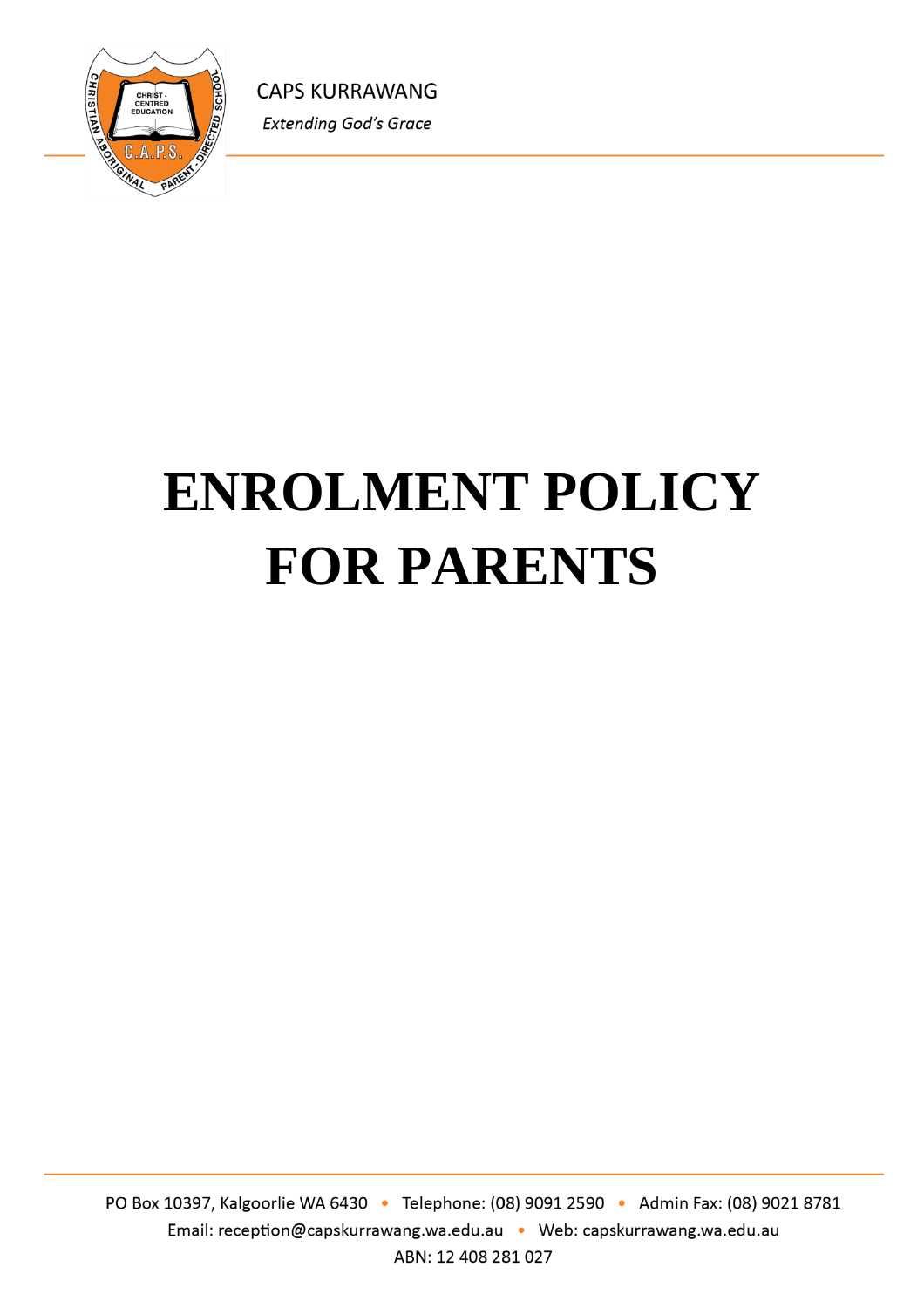| Name of policy      | <b>Enrolment Policy for Parents</b>                    |
|---------------------|--------------------------------------------------------|
| Policy number       |                                                        |
| Date to be reviewed | February 2025                                          |
| Policy status       | Approved 23 February 2021                              |
| Date effective      | 23 February 2021                                       |
| Contact person      | Principal                                              |
| Date for review     | Every 4 years or as required by<br>legislative changes |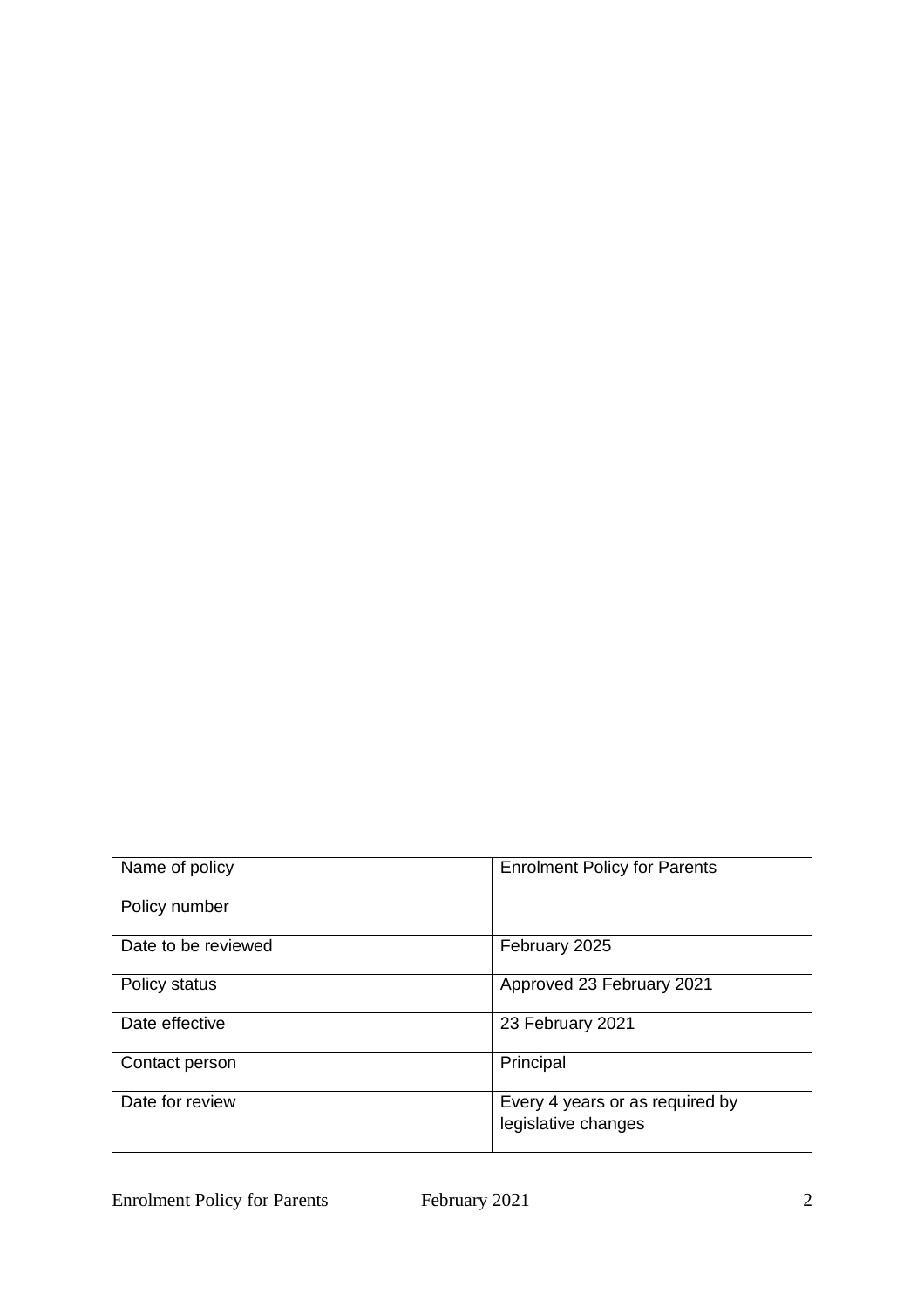# **CONTENTS**

| 1.     |  |
|--------|--|
| 2.     |  |
| 3.     |  |
| 4.     |  |
| 4.1.   |  |
| 4.1.1. |  |
| 4.1.2. |  |
| 4.1.3. |  |
| 4.1.4. |  |
| 4.1.5. |  |
| 4.2.   |  |
| 4.2.1. |  |
| 4.2.2. |  |
| 4.2.3. |  |
| 4.2.4. |  |
| 4.3.   |  |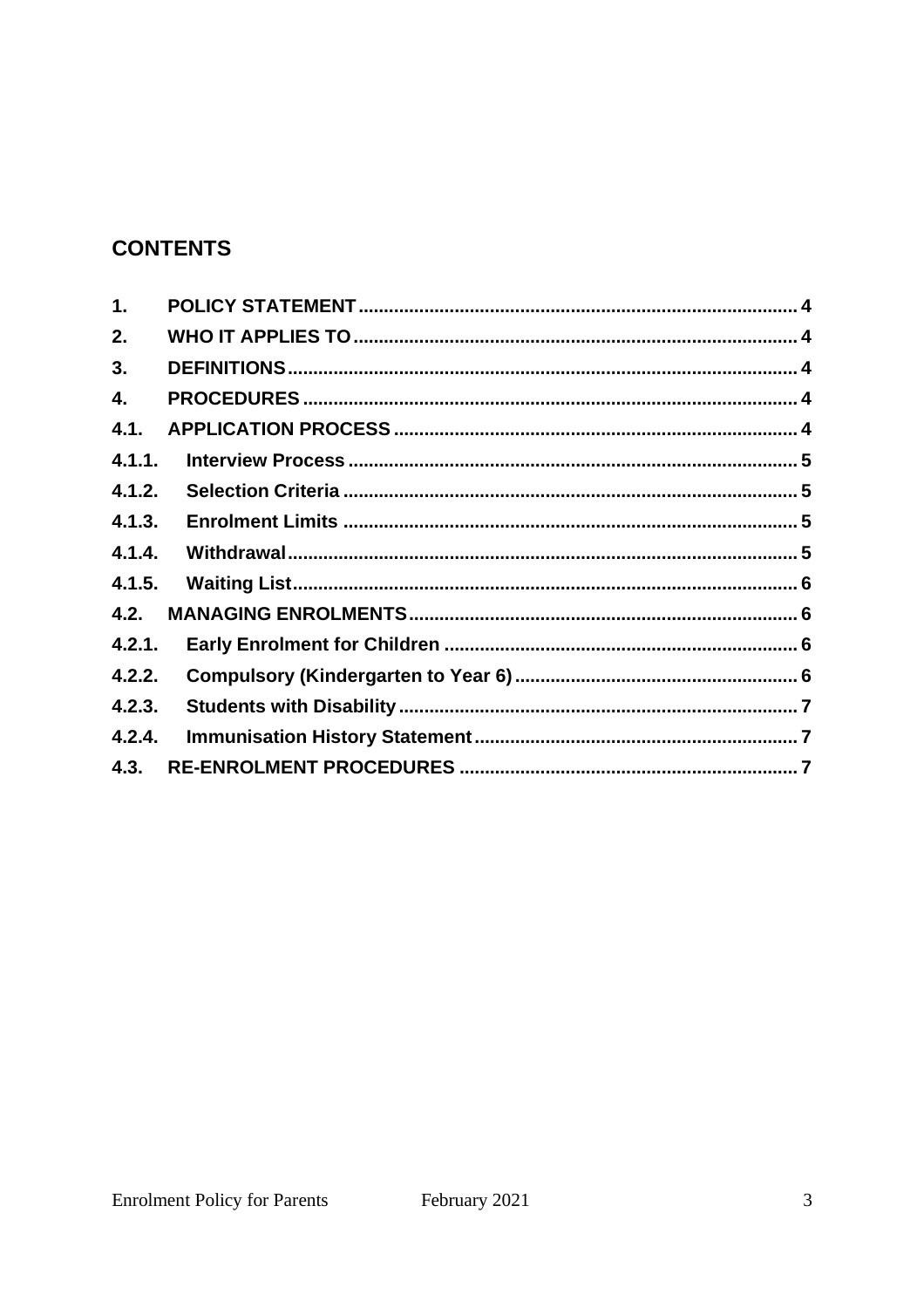# **1. POLICY STATEMENT**

CAPS Kurrawang is a fee-paying school that selects new applicants based on the strength of their application.

# **2. WHO IT APPLIES TO**

The CAPS Kurrawang enrolment policy applies to all children from Kindergarten to Year 6, whose parents wish for them to be educated in an environment that meets the needs of Aboriginal students and fosters Christian ideals.

#### **3. DEFINITIONS**

*Compulsory education:* The compulsory education period is:

- a. from the beginning of the year in which the child reaches the age of 4 years and 6 months; and
- b. until the end of the year in which the child reaches the age of 17 years and 6 months; or

*Disability:* Under s 4 of the School Education Act 1999, "disability" means a condition which:

- a. is attributable to an intellectual, psychiatric, cognitive, neurological, sensory or physical impairment or a combination of those impairments,
- b. is permanent or likely to be permanent,
- c. may or may not be of a chronic or episodic nature, and
- d. results in:
	- a. a substantially reduced capacity of a person for communication, social interaction, learning mobility and
	- b. the need for continuing support services.

*Overseas student:* A person who is not entitled to reside permanently in Australia but who may be enrolled at a public school under certain circumstances (s 97 of the School Education Act 1999).

#### **4. PROCEDURES**

#### **4.1.APPLICATION PROCESS**

The enrolment process is open from October for the following year and continues throughout January, until Term 1 begins, or class numbers are reached.

- Application forms must be submitted for all children seeking enrolment in CAPS Kurrawang Primary School, by either a biological parent or a legal guardian. The forms are available from the school office.
- A copy of **each child's Birth Certificate, School Report, Medicare Number (including reference number) and Immunisation History Statement (not more than 2 months old) must be attached** to the application form when it is submitted.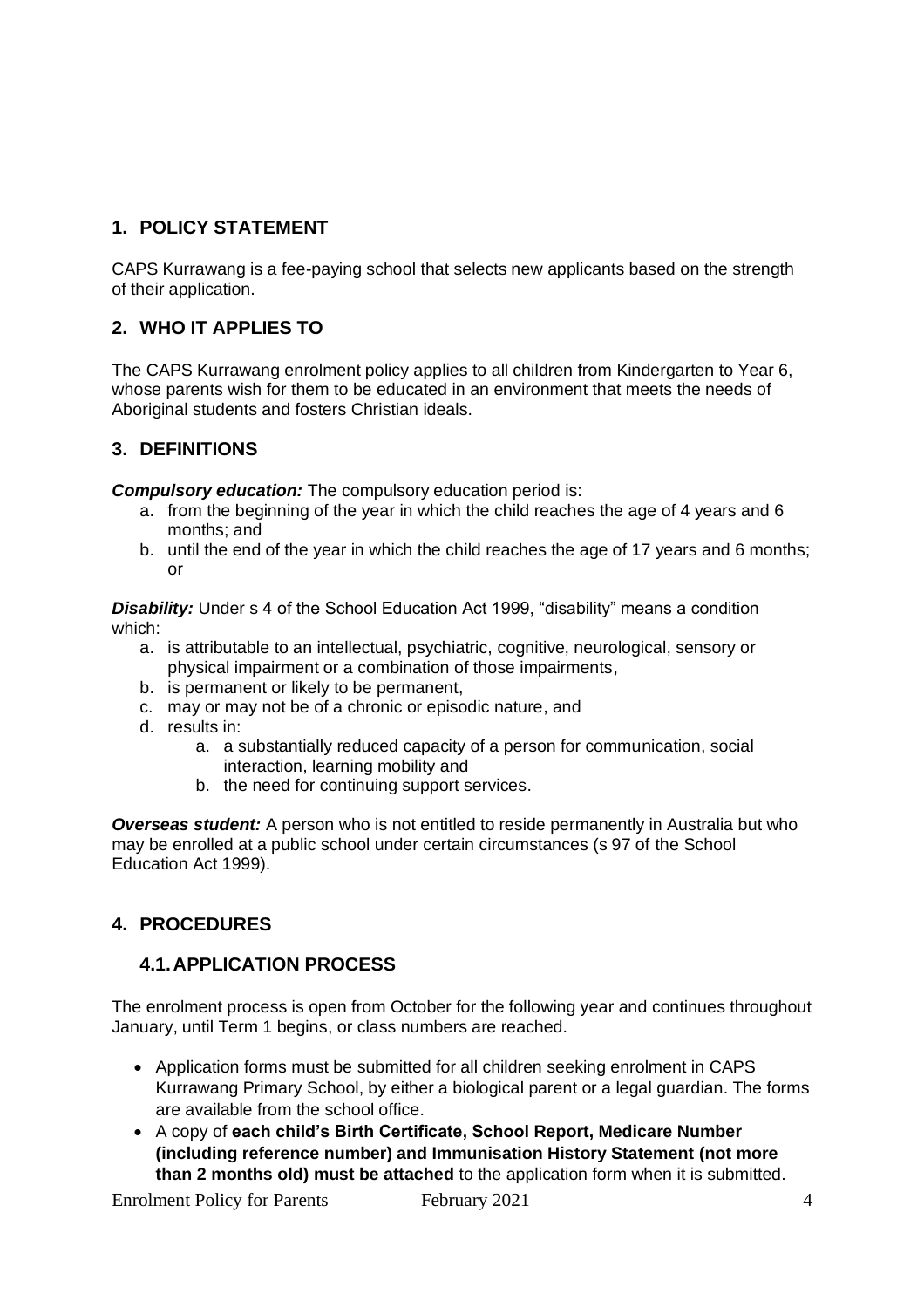- For students to be eligible for Kindergarten they must turn four (4) before 30 June.
- It is understood that enrolment in Kindergarten guarantees priority for enrolment for Pre-Primary to Year 6.
- Applicants will be invited to attend an interview

**PLEASE NOTE:** the school cannot progress to an interview until we have received all the required information and legal documents.

# **4.1.1. Interview Process**

After a *CAPS Kurrawang Enrolment Form* is received the biological parent or a legal guardian will be required to attend an interview for all children prior to confirmation of enrolment.

- Parents and/or caregivers will be notified of the interview time by either letter or phone and will be required to respond to the interview time to confirm, change or cancel.
- The applicant on the *CAPS Kurrawang Enrolment Form* is invited to attend the interview to ascertain their intentions for wishing to attend CAPS Kurrawang.
- Upon completion of the interview the Principal will advise in writing if the applicant is successful or unsuccessful. If the applicant is successful, parents and caregivers will be given the opportunity to respond in writing to accept or decline the placement.
- If the parent or caregiver of the applicant accepts the placement they will be required to complete and sign the CAPS Kurrawang Code of Conduct.

# **4.1.2. Selection Criteria**

Students selected for enrolment at CAPS Kurrawang are expected to support the vision and ethos of the school. When enrolling students, consideration is given to the following in order of priority:

- Indigenous students who foster Christian beliefs
- Siblings of current students
- Students from Kurrawang
- Students from Coolgardie and Kalgoorlie

#### **4.1.3. Enrolment Limits**

An enrolment limit for each class group is set as 20 students.

#### *The maximum possible enrolment in CAPS Kurrawang is 80 students.*

#### **4.1.4. Withdrawal**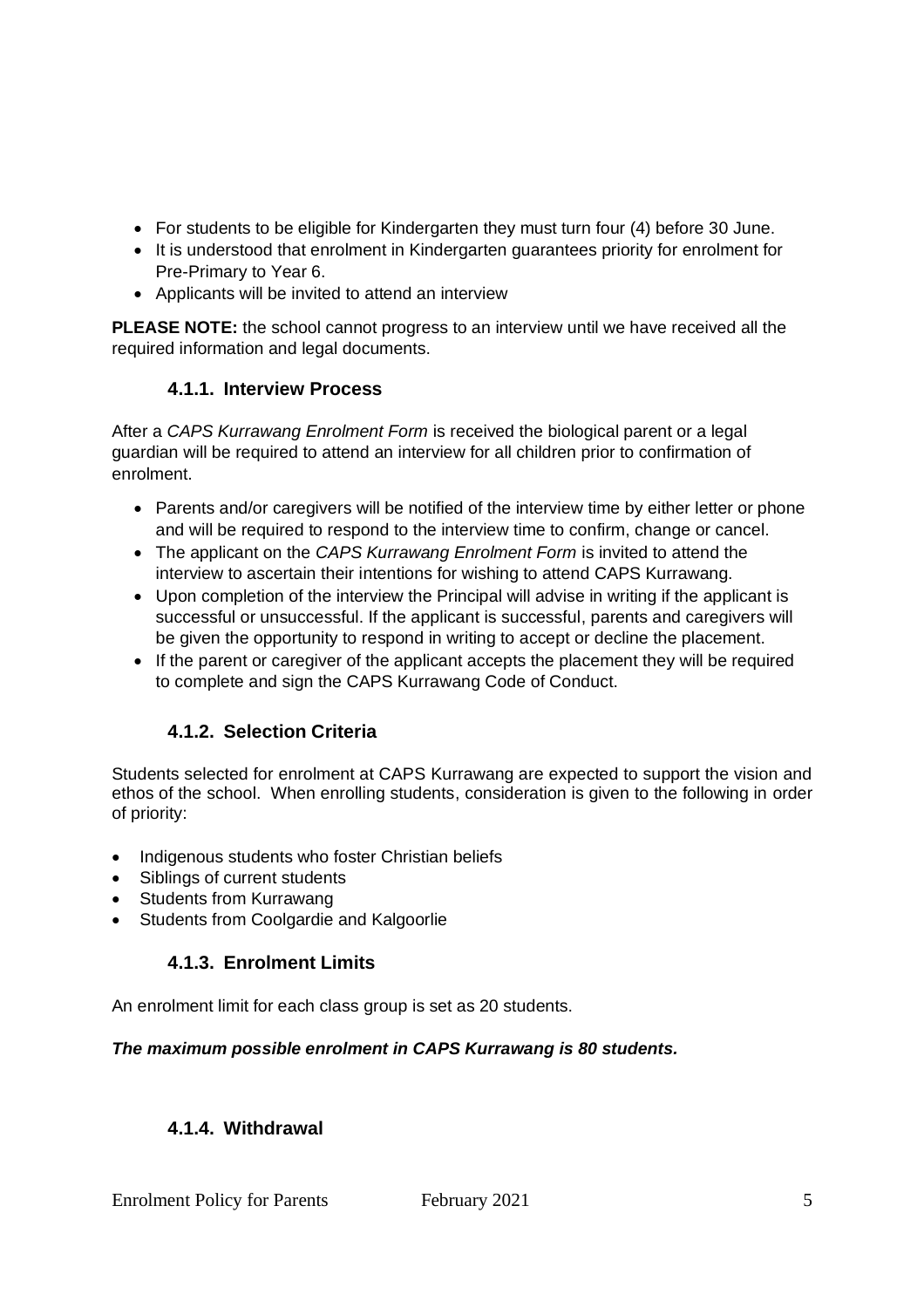When a family decides to withdraw their child from CAPS Kurrawang for any reason, they must inform the school and provide a transfer note from the new school. Parents must ensure the transfer note occurs within 10 school days of withdrawal, or CAPS Kurrawang will be required to contact the education department to inform them of their withdrawal. No student records will be released to subsequent schools if CAPS Kurrawang has not obtained a transfer note or the student has any outstanding payments owed to school. Once withdrawn, a student must complete a new application and go through the application process to return to CAPS Kurrawang.

## **4.1.5. Waiting List**

Applications received after the last day of open enrolment will be placed on the appropriate waitlist in the order received. Applications and waitlists do not carry over from one year to the next.

If vacancies exist, a Placement List is created and students are offered places. As vacancies arise applicants are contacted and places are offered. A place is reserved for seven days after this offer.

**Note:** Prospective applicants should be aware that our strong expectation is that CAPS Kurrawang students will participate in all school functions, which may occur during school hours and after school hours.

# **4.2.MANAGING ENROLMENTS**

#### **4.2.1. Early Enrolment for Children**

The Principal will:

- enrol three-year-old children who turn four by the end of the year into the Kindergarten class if vacancies are available and if the students are school ready,
- enrol these children only from Week 5 of Term 1 to give Kindergarten-aged children the opportunity to enrol at the start of the school year, and
- advise parents in writing that these children will complete two years of Kindergarten.

# **4.2.2. Compulsory (Kindergarten to Year 6)**

The Principal will:

- confirm that the child is not remaining in home education or continuing to attend another school,
- notify the School Curriculum and Standards Authority when enrolment procedures are completed and the student has commenced attendance at the new school,
- not enrol a student already enrolled in another public or private school unless the student is transferring,
- not enrol a student if enrolment limits have been achieved for the appropriate class,

Enrolment Policy for Parents February 2021 6